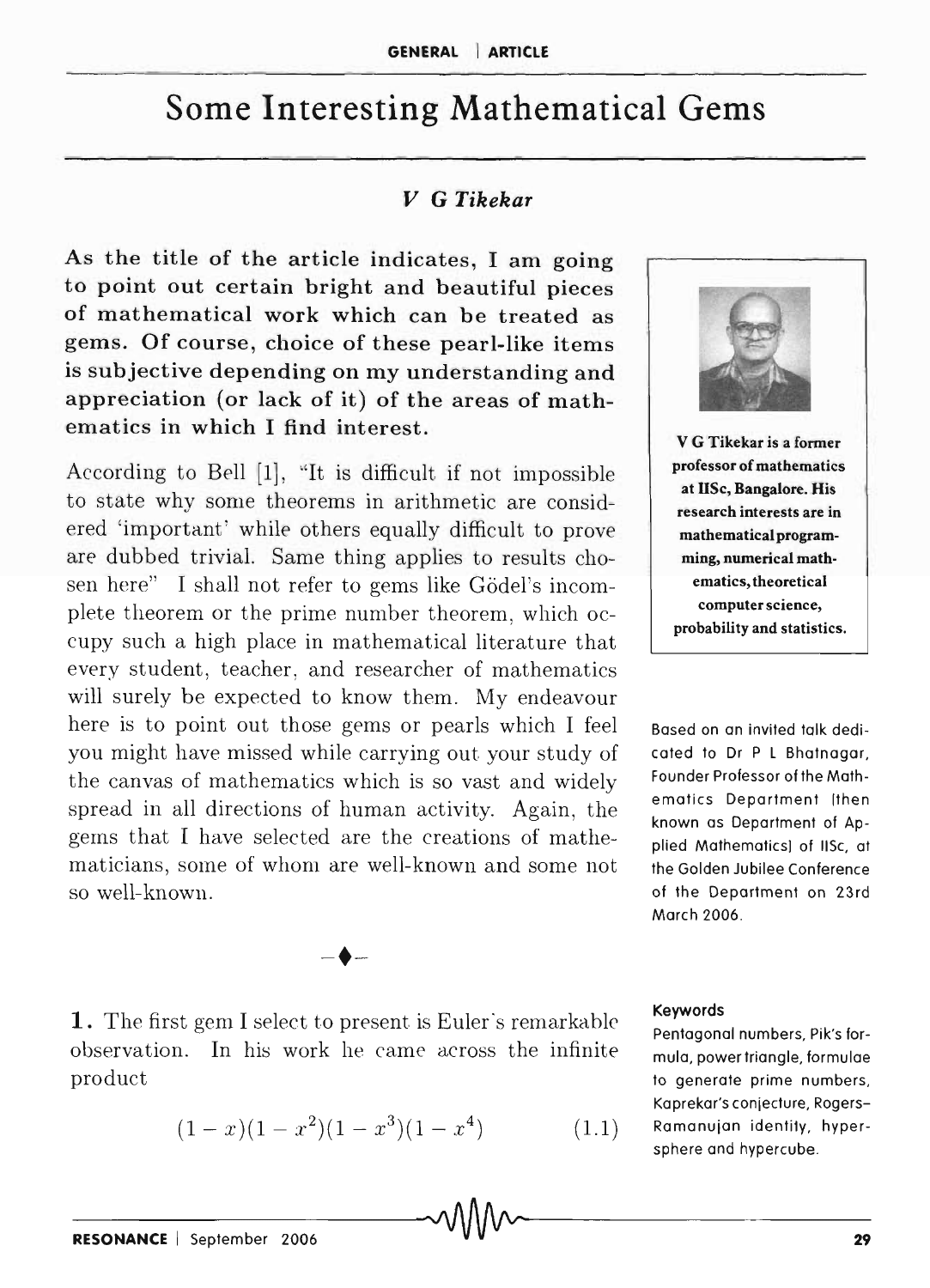The gems selected are the creations of mathematicians, some of whom are well-known and some not so wellknown. whose expansion he obviously obtained as

$$
1 - x - x2 + x5 + x7 - x12 - x15 + x22 + x26 - x35 - x40 + x51 + \cdots
$$
\n(1.2)

Normally, one might have carried out one's work with this product without observing the special property, of the indices of  $x$  in  $(1.2)$ , which Euler noticed. The indices of *x* in the order of occurrence (noting  $1 = x^{\circ}$ ) are:

$$
0, 1, 2, 5, 7, 12, 15, 22, 26, 35, 40, 51,
$$
\n
$$
(1.3)
$$

Euler observed and noted that the alternate indices

$$
1, 5, 12, 22, 35, 51, \t(1.4)
$$

are generated by the formula

$$
(1/2)n(3n-1), \quad n = 1, 2, 3,
$$
 (1.5)

These are known as pentagonal numbers, which are a particular case of the class of polygonal numbers. Pictorially (or geometrically) these pentagonal numbers are represented using regular pentagons (and hence, perhaps, their name) as shown in *Figure* 1.1.

It would perhaps be considered as 'not much' as it came from the all-time-great Euler. But Euler's brilliance did not stop there. He observed further (and observation is a very important tool and quality in the study of science)



**Figure** 1.1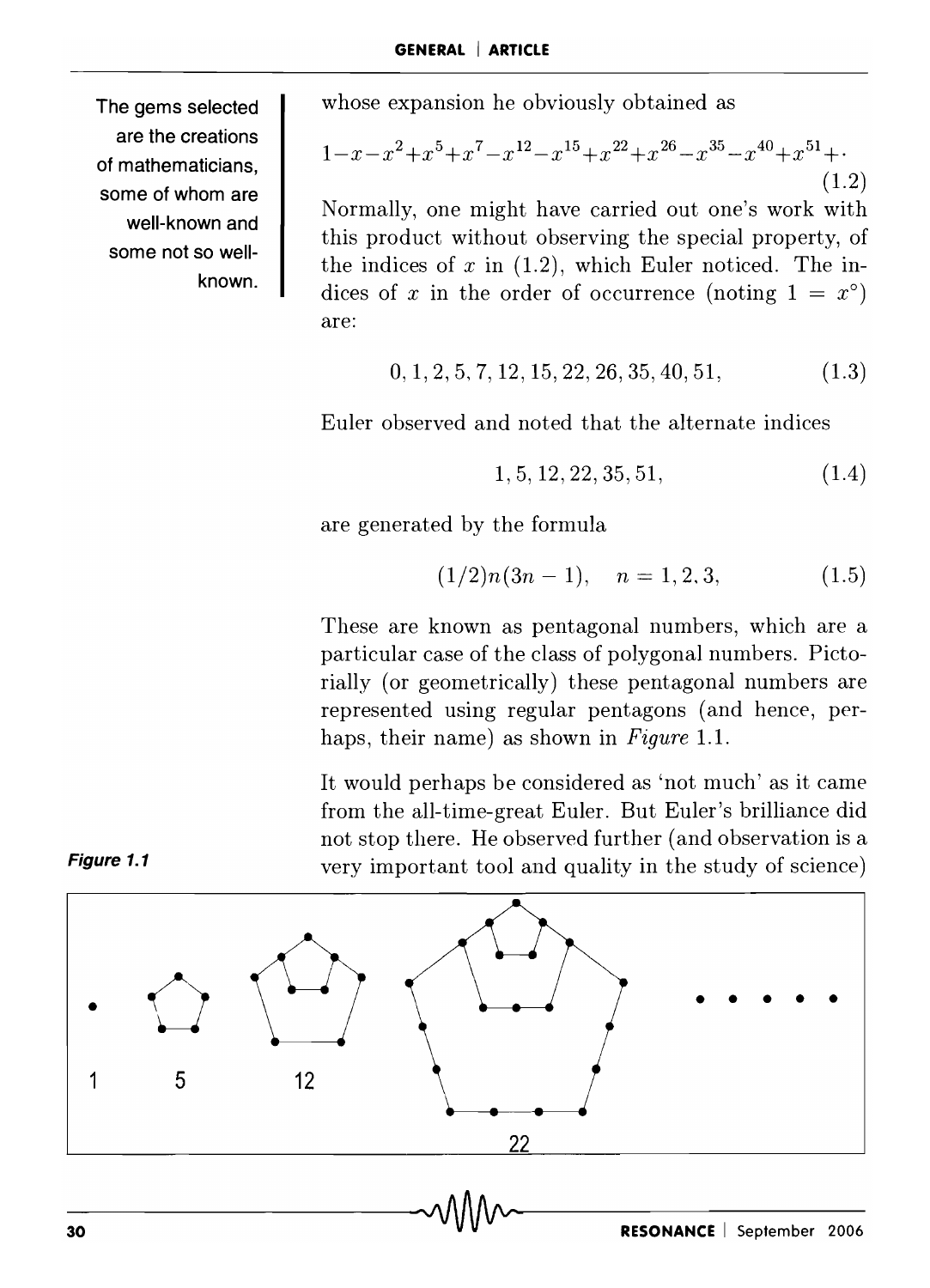that the remaining alternately occuring indices of *x* in (1.3), namely

$$
0, 2, 7, 15, 26, 40, \tag{1.6}
$$

are obtainable from the same formula (1.5) if we substitute  $n = 0, -1, -2$ , in it. These cannot be represented pictorially using pentagons and cannot be genuinely called pentagonal numbers. Of course we are at liberty to call them generalized pentagonal numbers, as they are generated by the same formula (1.5), which generates genuine pentagonal numbers (1.4), by putting zero, and negative values of *n.* This observation by Euler is indeed a masterpiece (2].

In the serious study of mathematics recommended for undergraduate, postgraduate and doctoral students of mathematics, real, complex and prime numbers are included, but almost never polygonal numbers, which are normally considered a part of recreational mathematics. So it is remarkable that Euler brilliantly spotted the presence of pentagonal, and so-called generalized pentagonal numbers in a serious work of mathematics, showing his deep insight. Perhaps, this was not enough. The recurrence formula, also given by Euler, for the number,  $p(n)$ , of partitions of a natural number *n* is

$$
p(n) = p(n-1) + p(n-2) - p(n-5) - p(n-7) +
$$
  
\n
$$
p(n-12) + p(n-15) - p(n-22) + p(n-26) +
$$
  
\n
$$
p(n-35) + p(n-40) - p(n-51) -
$$
\n(1.7)

It also contains the genuine and generalized pentagonal numbers, again occurring alternately in successive terms.

 $-\blacklozenge -$ 

2. The second gem I wish to point out is Pik's formula in Elementary Geometry. It was given by Vienna-born George Alexander Pik, to find the area of a polygon. Let

It is remarkable that Euler spotted the presence of pentagonal numbers in a serious work of mathematics.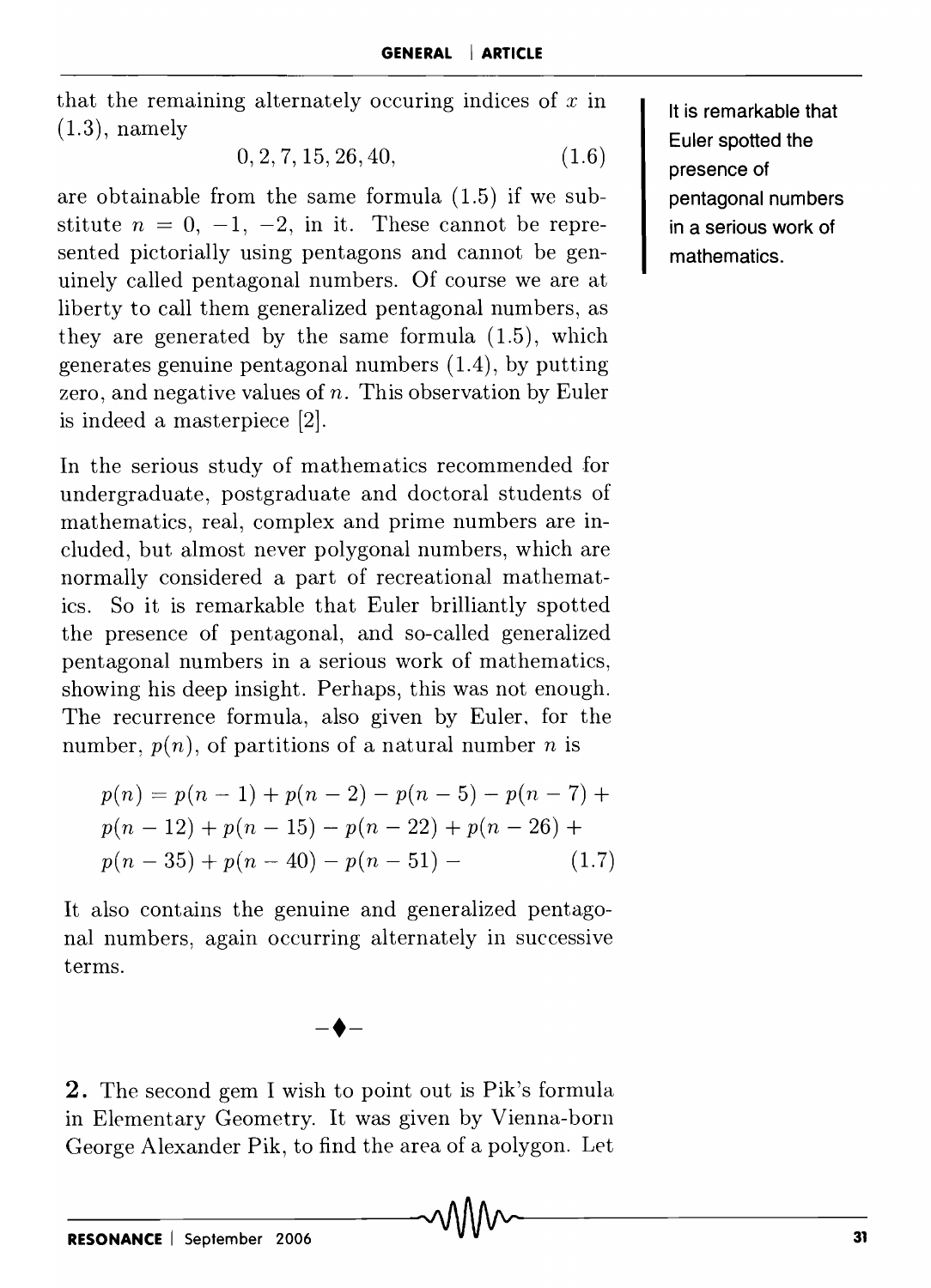



us recall that in a coordinate plane, the points whose both coordinates are integers are called lattice points. In such a plane, the area of a polygon P is given by

Area(P) = 
$$
i + \frac{b}{2} - 1
$$
, (2.1)

where  $i =$  number of lattice points that lie completely  $(0,0)$  (1,0) y inside P,  $b =$  number of lattice points that lie on the boundary of P. As an example, consider the triangle whose vertices are given by  $(0,0)$ ,  $(0,1)$  and  $(1,0)$  (see *Figure* 2.1). Then it is clear from the figure, that  $i = 0$ , and  $b = 3$ .

So, by Pik's formula

Area(
$$
\Delta
$$
 in Figure 2.1) =  $0 + \frac{3}{2} - 1 = \frac{1}{2}$  (2.2)

which can be verified to be correct by the usual formula  $(1/2)$  base  $\times$  altitude. Similarly, look at *Figure* 2.2 showing a general shaped polygon ACDEFGHIJ. For this polygon,  $i = 5$  (viz., I,J,K,L,M), and  $b = 10$  (these lattice points are numbered 1 to 10 in the figure). So

Area (polygon ACDEFGHIJ) =  $5 + \frac{10}{2} - 1 = 9$ . (2.3)



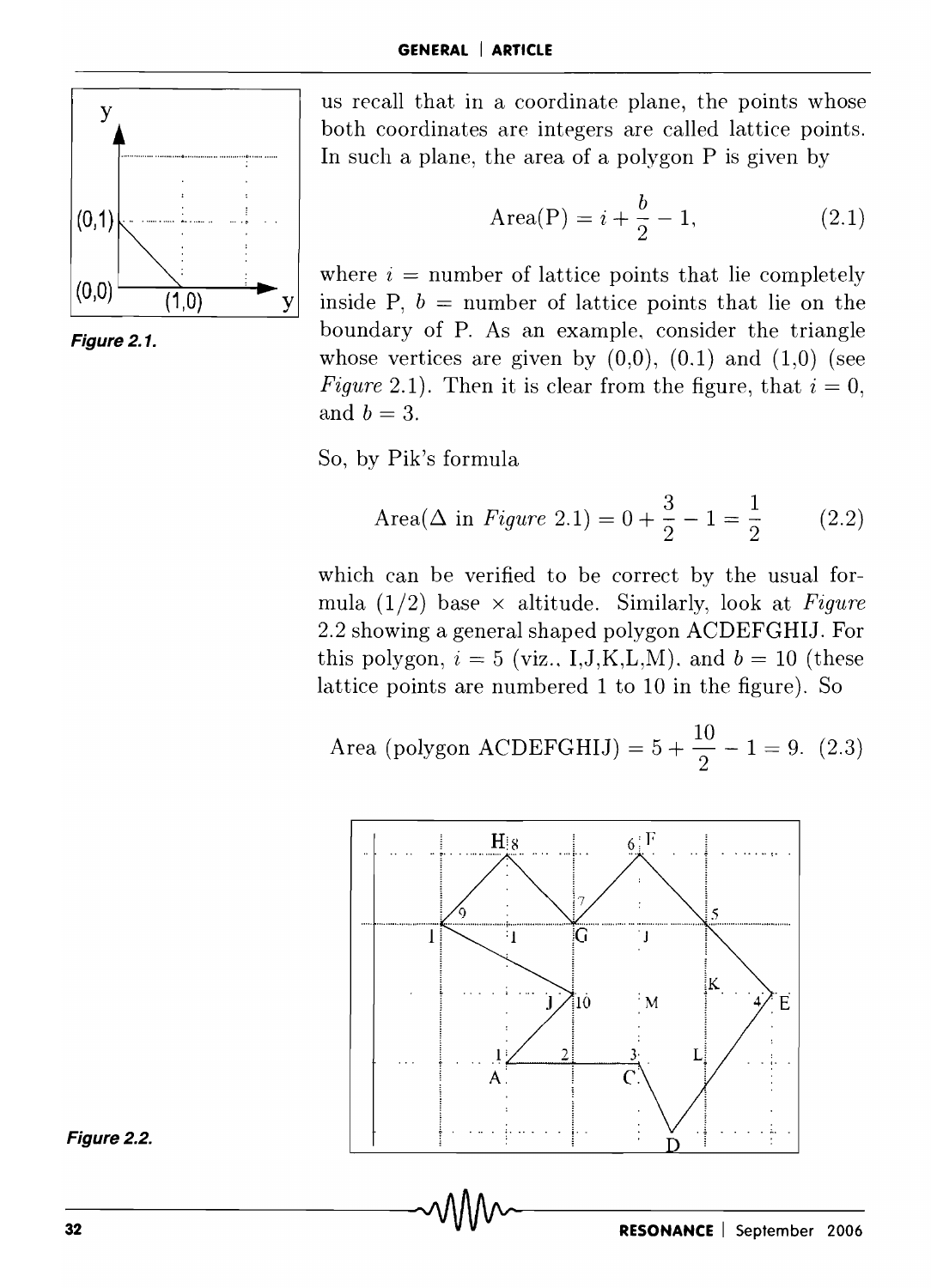Why I call Pik's formula a gem, is illustrated by the example associated with *Figure* 2.3. There ABC is such a triangle that its 3 vertices A,B,C are the only lattice points on its boundary, while D is the only lattice point inside it. In such a case D turns out to be the centroid (common point at which the 3 medians of a triangle meet) of  $\triangle$ ABC. To prove this, notice that the situation of each of the three triangles ABD, ACD, and BCD is Figure 2.3. exactly similar to the triangle in *Figure* 2.1. So



Area ( $\triangle ABD$ ) = Area ( $\triangle ACD$ ) = Area ( $\triangle BCD$ ) = 1/2 (2.4)

From this result (obtained using Pik's formula), the proof of the proposition that D is the centroid of  $\triangle$ ABC follows in a straightforward fashion. If one just imagines the proof of the proposition without resort to Pik's formula, one would appreciate my calling Pik's formula, a gem.

 $-\blacklozenge -$ 

3. Consider the triangular arrangements of numbers, given in *Figures* 3.1(a-c). *Figure* 3.1(a), and *Figure*  3.1 (b) are called arithmetic (or Pascal) and harmonic triangle respectively. *Figure* 3(c) has no special name. Each one of these three triangular arrangements has a variety of interesting properties and uses, which I shall not dwell upon here. They have been shown here only to say that there exists a fourth triangular arrangement, given in *Figure* 3.2. It is constructed using the following rules:  $(i)$ . It has infinite number of rows, numbered  $0,1,2,3,...$  starting from the top. (ii) It's nth row  $(n = 0, 1, 2, ...)$  has  $n + 1$  members, which are numbers. (iii) First member of each row is 1. (iv) Every member in each row has a suffix; (v) the suffix of the kth member  $(k = 1, 2, 3, ...)$  in every row is k. (vi) A member at any place (except the first member which is governed by rule (iii) above) in a particular row  $=$  (member on the immediate left in the immediate upper row) x (its suffix) --------~-~ ------- **RESONANCE** I September 2006 33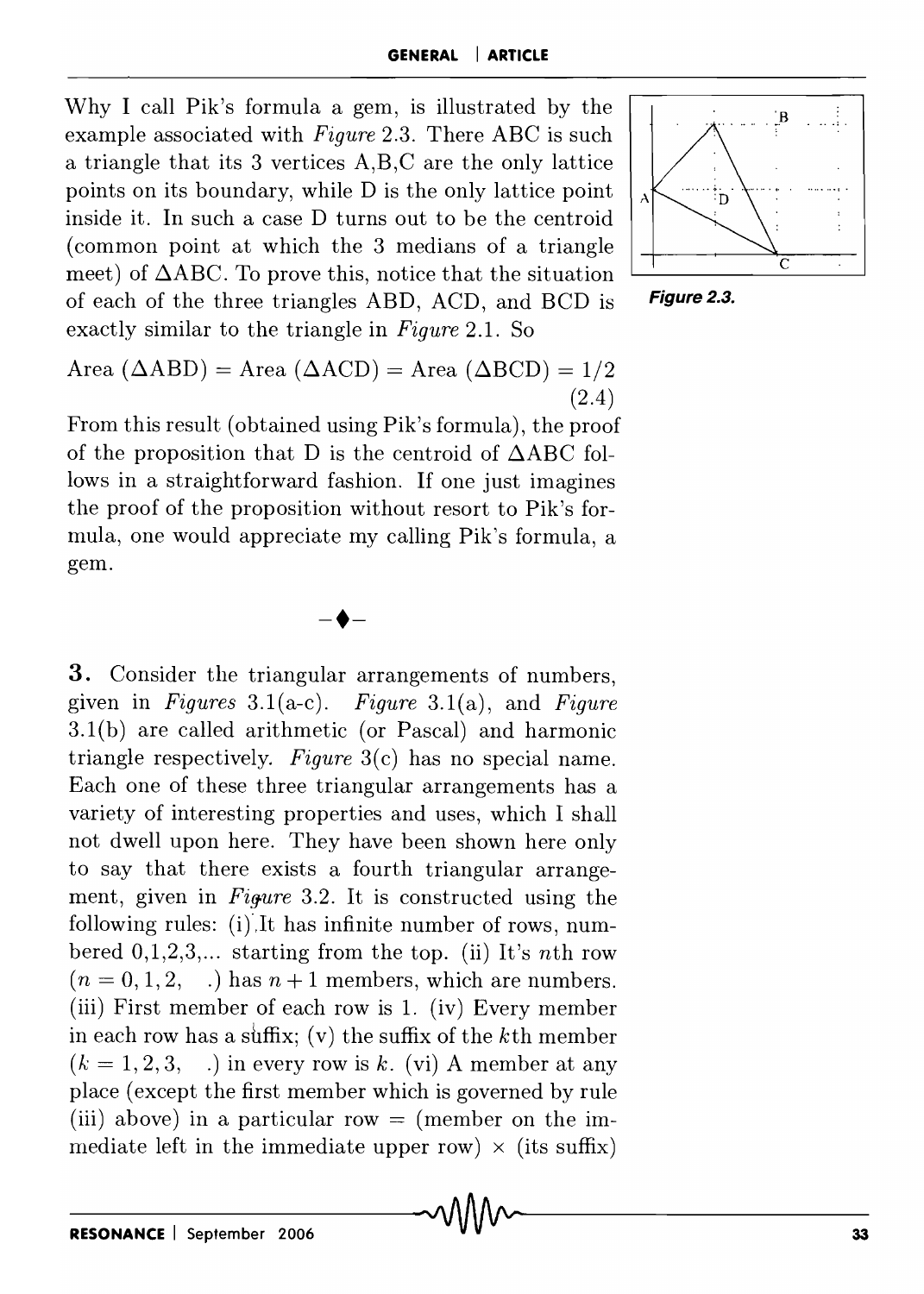| Figure 3.1. (a) Arithmetic $\Delta$ ; |  |
|---------------------------------------|--|
| (b) Harmonic ∆; (c).                  |  |

|     |    | (a)<br>$\mathbf{1}$ | $\,1$<br>$\mathbf{1}$<br>$\boldsymbol{4}$ | $\mathbf 1$<br>$\mathbf 1$<br>$\overline{\phantom{a}}^2$<br>$\overline{\mathbf{3}}$<br>$\overline{\phantom{a}}$<br>$\overline{6}$ | $\mathbf{1}$<br>$\mathbf{1}$<br>$\overline{4}$                                                              | $\mathbf{1}$<br>$\mathbf{1}$ |    |     |
|-----|----|---------------------|-------------------------------------------|-----------------------------------------------------------------------------------------------------------------------------------|-------------------------------------------------------------------------------------------------------------|------------------------------|----|-----|
| 1/5 |    | (b)<br>1/20         |                                           | $\mathbf{1}$<br>1/30                                                                                                              | $\begin{array}{cccc} & & 1/2 & & 1/2 \\ & & 1/3 & & 1/6 & & 1/3 \\ & & & 1/12 & & 1/12 & & 1/4 \end{array}$ | 1/20                         |    | 1/5 |
|     | 21 | (c)<br>13           | $\overline{7}$<br>23                      | $\mathbf{1}$<br>$\sqrt{3}$<br>$\overline{9}$<br>$15\,$<br>25                                                                      | $\overline{5}$<br>17                                                                                        | 11<br>19<br>27               | 29 |     |

+ (member on the immediate right in the immediate upper row)<sup>1</sup>  $\times$  (its suffix).

This triangular arrangement is a recent discovery, compared to the origins of the three triangular arrangements of *Figure 3.1.* 

The successive rows of the triangle of *Figure* 3.2 are useful as follows:

$$
1^{\circ} + 2^{\circ} + 3^{\circ} + \cdots + n^{\circ} = 1 \ {}^nC_1
$$
  
\n
$$
1^1 + 2^1 + 3^1 + \cdots + n^1 = 1 \ {}^nC_1 + 1 \ {}^nC_2
$$
  
\n
$$
1^2 + 2^2 + 3^2 + \cdots + n^2 = 1 \ {}^nC_1 + 3 \ {}^nC_2 + 2 \ {}^nC_3
$$
  
\n
$$
1^3 + 2^3 + 3^3 + \cdots + n^3 = 1 \ {}^nC_1 + 7 \ {}^nC_2 + 12 \ {}^nC_3 + \cdots + n^4 = 1 \ {}^nC_1 + 15 \ {}^nC_2 + 50 \ {}^nC_3 + \cdots + n^4 = 1 \ {}^nC_1 + 15 \ {}^nC_2 + 50 \ {}^nC_3 + \cdots + n^4 = 1 \ {}^nC_1 + 15 \ {}^nC_2 + 50 \ {}^nC_3 + \cdots + n^4 = 1 \ {}^nC_1 + 15 \ {}^nC_2 + 50 \ {}^nC_3 + \cdots + n^4 = 1 \ {}^nC_1 + 15 \ {}^nC_2 + 50 \ {}^nC_3 + \cdots + n^4 = 1 \ {}^nC_1 + 15 \ {}^nC_2 + 50 \ {}^nC_3 + \cdots + n^4 = 1 \ {}^nC_1 + 15 \ {}^nC_2 + 50 \ {}^nC_3 + \cdots + n^4 = 1 \ {}^nC_1 + 15 \ {}^nC_2 + 50 \ {}^nC_3 + \cdots + n^4 = 1 \ {}^nC_1 + 15 \ {}^nC_2 + 50 \ {}^nC_3 + \cdots + n^4 = 1 \ {}^nC_1 + 15 \ {}^nC_2 + 50 \ {}^nC_3 + \cdots + n^4 = 1 \ {}^nC_1 + 15 \ {}^nC_2 + 50 \ {}^nC_3 + \cdots + n^4 = 1 \ {}^nC_1 + 15 \ {}^nC_2 + 50 \ {}^nC_3 + \cdots + n^4 = 1 \ {}^nC_1 + 15 \ {}^nC_2 + 50 \ {}^nC_3 + \cdots + n^4 = 1 \ {}^nC_3 +
$$

This will be zero if no such member exists, which happens when we compute the last member for a row.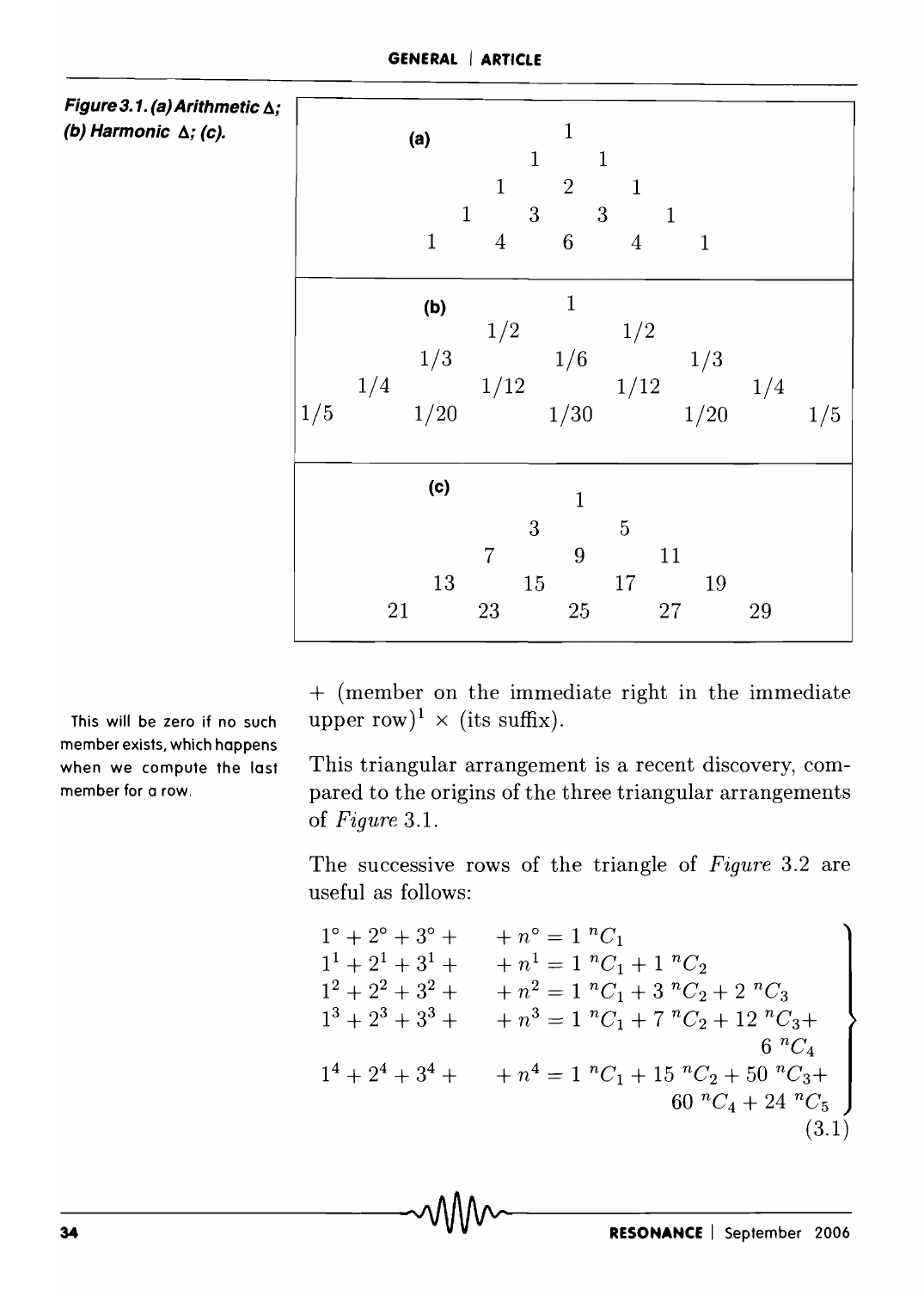|    |    |                 |                      | 1 <sub>1</sub> |                       |                 |                |          | $\leftarrow$ 0th row |
|----|----|-----------------|----------------------|----------------|-----------------------|-----------------|----------------|----------|----------------------|
|    |    |                 | $\perp$ <sub>1</sub> |                | $1\hspace{-4.5pt}1_2$ |                 |                |          | $\leftarrow$ 1st row |
|    |    | 1 <sub>1</sub>  |                      | $3_{2}$        |                       | $2_3$           |                |          | $\leftarrow$ 2nd row |
|    | 11 |                 | $7\overline{2}$      |                | $12_3$                |                 | 6 <sub>4</sub> |          | $\leftarrow$ 3rd row |
| 11 |    | 15 <sub>2</sub> |                      | $50_3$         |                       | 60 <sub>4</sub> |                | $24_{5}$ | $\leftarrow$ 4th row |
|    |    |                 |                      |                |                       |                 |                |          |                      |

We derive the formulae  $\sum_{i=1}^{n} j = n(n+1)/2$ , and  $\sum_{i=1}^{n} j^2$  **Figure 3.2 (Power**  $\Delta$ **).**  $= n(n+1)(2n+1)/6$  in the beginning of college-studies. But the formulae for  $\sum_{j=1}^{n} j^{k}$  for any *k* were not known. They become easily available from this triangle. That is a great achievement. That is why I reckon it as a gem. Since this triangle gives the sum of kth powers  $(k = 0, 1, 2, ...)$  of first *n* natural numbers for any nonnegative integer k, it is called 'power triangle' [3]. This result is very powerful also.



**4.** Now I quote the following from [4]: "Even though the number of prime numbers is infinite, we can still tame them and handle them easily if we can find a formula which gives all prime numbers or at least a formula which gives only prime numbers. Many such formulae have been proposed, but all of them have been proved to be wrong" This is written by one of the brilliant mathematicians of India. The last statement in the quote above is not true as will be seen from the discussion that follows.

Similarly, in 2004 I listened to a lecture, in USA, by Dudley Woody, professor of mathematics at DuPan University, USA. He is known to be a very good expositer of mathematical topics. He gave, apart from many other formulae, the following ones to calculate  $p_n$ , the *nth* prime.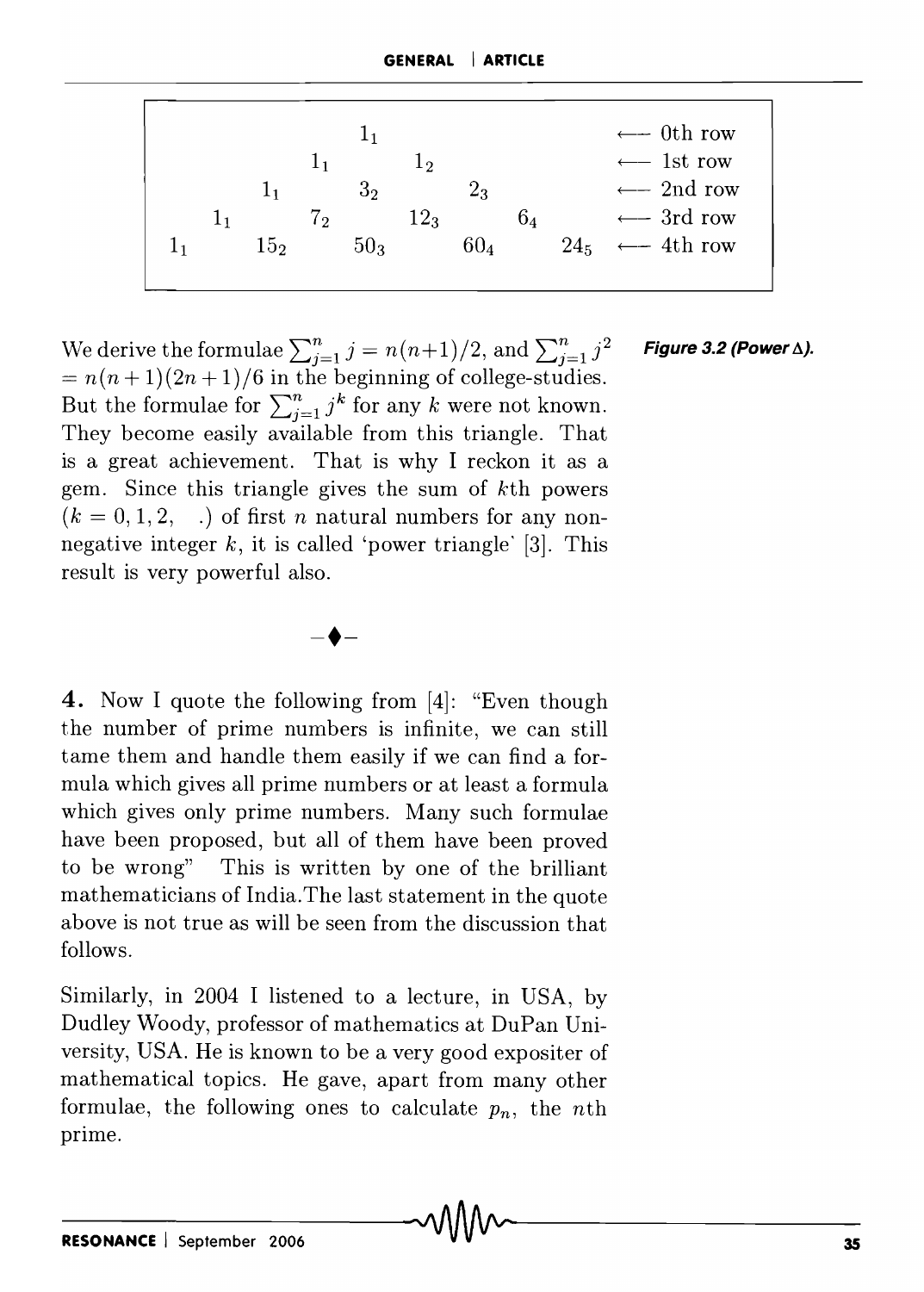$$
(i) \t p_n = 1 + \sum_{m=1}^{2^n} \left\{ \left[ \frac{n}{\sum_{j=1}^n F(j)} \right]^{1/n} \right\}
$$

$$
F(j) = \cos^2 \pi \frac{(j-1)! + 1}{j}, \quad j \in \mathbb{N}, \quad j \ge 1.
$$

(due to Willan)

Note:  $F(j) = 1$  if j is prime, and zero otherwise.

$$
(ii) \quad p_n = 1 + \sum_{m=1}^{2^n} \left[ \left( \frac{n}{1 + \pi(m)} \right)^{1/n} \right]
$$

$$
\pi(m) = \sum_{j=2}^m H(j), \quad m = 2, 3,
$$

$$
H(j) = \left[ \sin^2 \pi \frac{\{(j-1)!\}^2}{j} / \sin^2(\pi/j) \right] \text{ (due to Willan)}
$$
or

$$
\pi(m) = \sum_{j=2}^{m} \left[ \frac{(j-1)! + 1}{j} - \left\{ \frac{(j-1)!}{j} \right\} \right]
$$
 (due to Minac)

Here  $\pi(m)$  is the prime counting function.

$$
(iii) \quad p_n = \left[1 - \frac{1}{\log 2} \log \left( -\frac{1}{2} + \sum_{d \mid P_{n-1}} \frac{\mu(d)}{2^d - 1} \right) \right]
$$

 $P_{n-1} = p_1 p_2 \dots p_{n-1}$  (due to Gandhi)

and  $\mu(d)$  is the Möbius function.

Woody also mentioned in his lecture a 26-variable polynomial of degree 25 which was discovered by Jones, Sato, Wada, and Wiens in 1976 and which generates all (but not only) primes [4]. Woody observed in his lecture, and you can also satisfy yourselves that the above-mentioned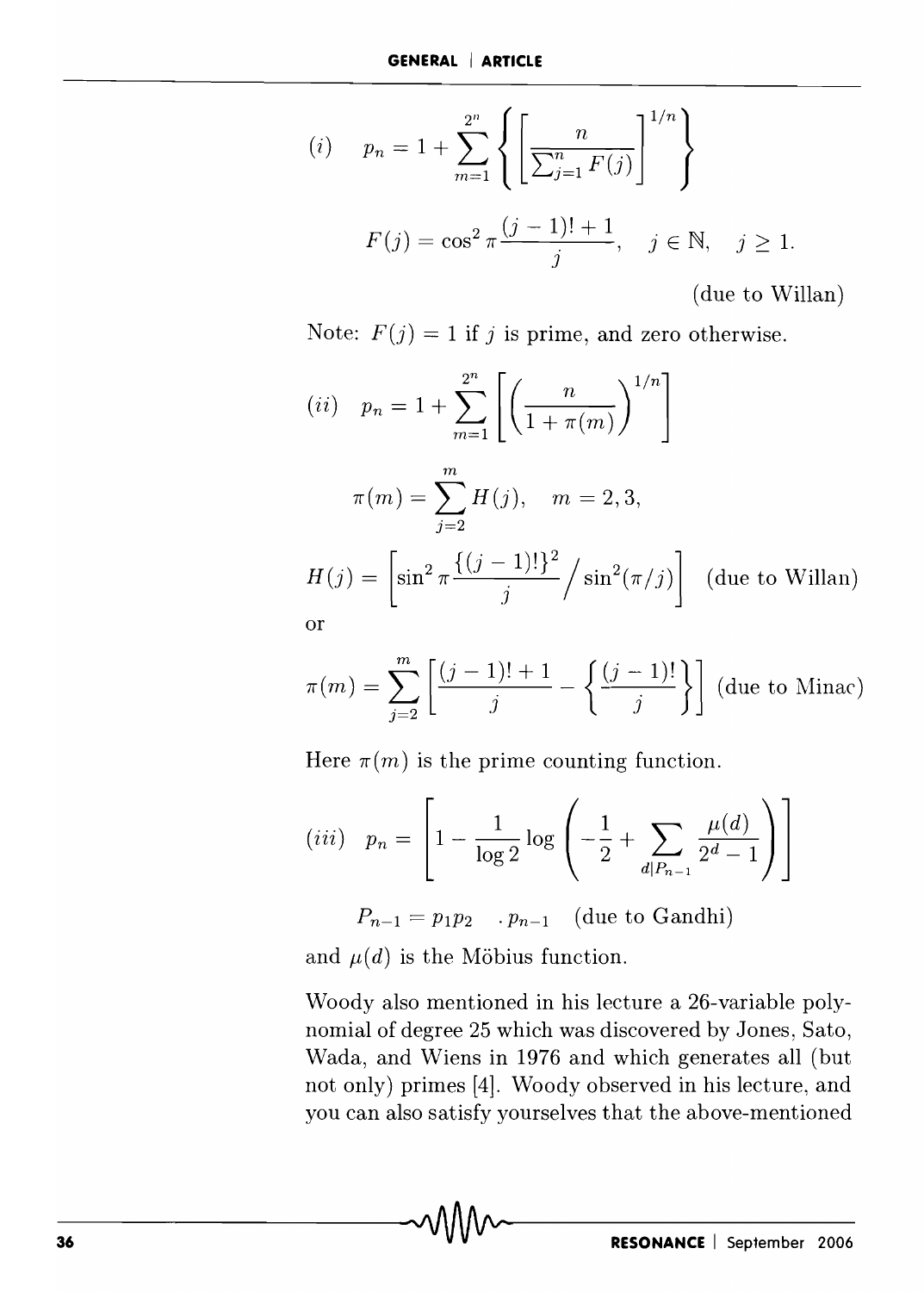forrnulae are very cumbersome and not-so-good for producing primes. But, to my surprise and dismay Woody did not mention the formula which was in my mind, and which I consider a gem. So at the end of his lecture, I wrote on the board, with his permission, the following formula [5], which generates all primes, and every odd prime exactly once.

$$
f(x,y) = \frac{y-1}{2} [|B^2 - 1| - (B^2 - 1)] + 2, \quad x, y \in \mathbb{N}
$$
  
where  $B = x(y+1) - (y! + 1).$  (4.1)

I also stated the only weakness of this formula, namely that it generates the prime 2 for many pairs  $(x, y)$ . I asked Woody whether he would consider the formula (4.1) as a gem and he immediately answered, emphatically saying 'yes' This formula appears in the book [5] entitled *Mathematical Gems.* 

 $-\blacklozenge$ 

5. Consider the prime 11. Add to it its individual digits to get  $11+1+1=13$ . Since 13 is also prime, do the same as was done to 11 to get  $13+1+3=17$ . Again 17 being also a prime, repeat the procedure and we get  $17+1+7=25$ . We stop here since 25 is a composite. Thus starting from the prime 11, we went to 13 in the first step. Second and third steps comprised going from 13 to  $17$ , and going from  $17$  to  $25$ , respectively. So to get the composite from the prime 11 by 'digit-addition' procedure, we require 3 steps. Can we talk about the maximum number of steps that would be required to get a composite from any prime by such a procedure? Some of the primes that need only 1 step to reach a composite are: 17, 31, 41, 109, 3001, 2003; some that require two steps are: 127, 307, 587, 1009, 1061, 1087; some that need three steps are 11, 101, 149, 167, 367, 479, 1409; and some of the primes in whose case 4 steps are needed are: 277, 1559.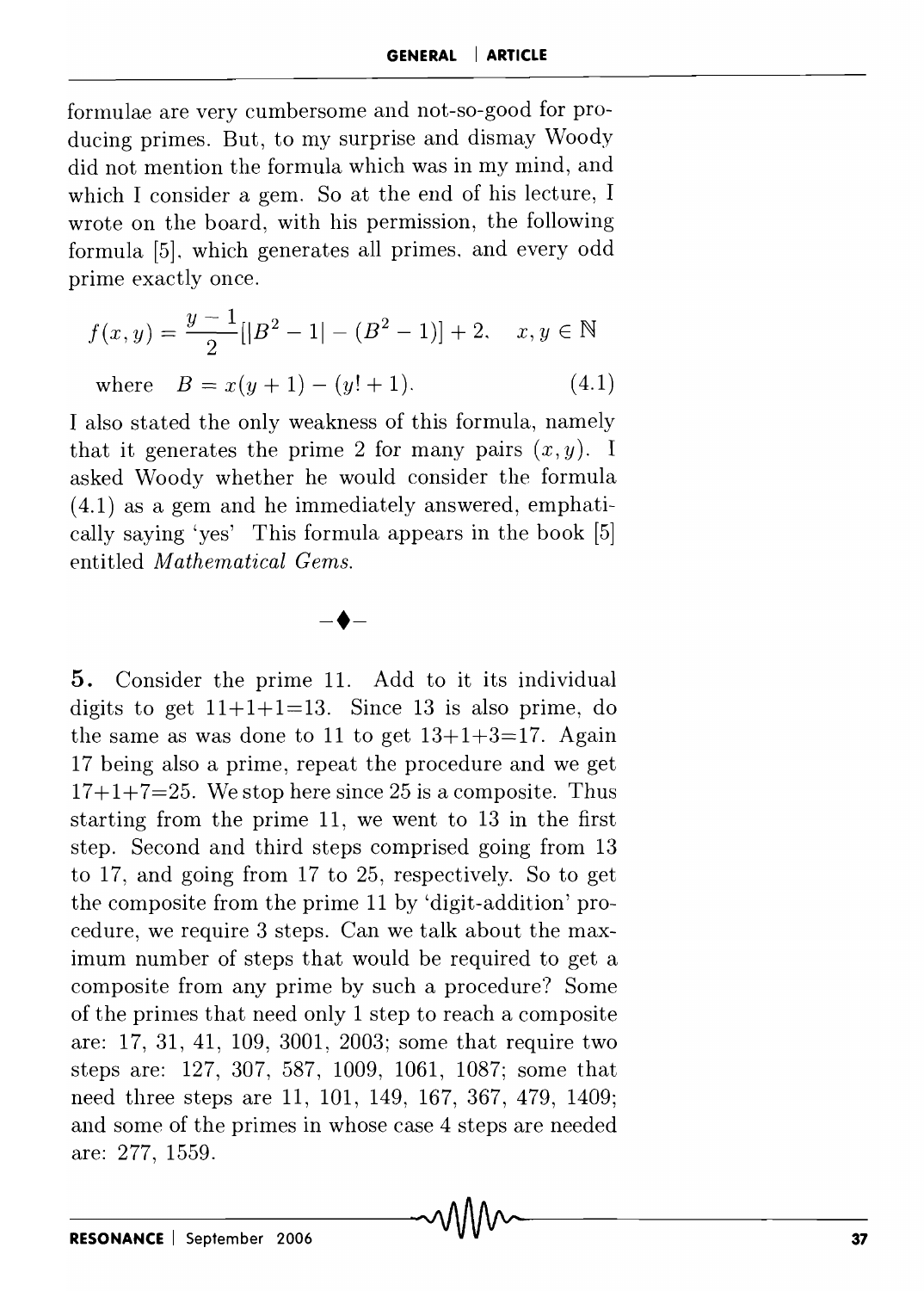| 37783<br>516521<br>1081721<br>1842131<br>2847991 | 85601<br>665111<br>1258811<br>1872311 | 259631<br>733331<br>1427411<br>1885981 | 268721<br>883331<br>1480573<br>2027801 | 350941<br>967781<br>1515929<br>2044873 | 371939<br>1047929<br>1584901<br>2450531 | 378901<br>1056521<br>1614929<br>2759111 |
|--------------------------------------------------|---------------------------------------|----------------------------------------|----------------------------------------|----------------------------------------|-----------------------------------------|-----------------------------------------|
| 516493                                           | 1056493                               | 1427383                                | 1885943                                |                                        |                                         |                                         |

**Table 5. 1 (top). The primes that need 5 steps to reach a prime.** 

**Table 5.2(bottom). The primes that require 6 steps to reach a prime.** 

D R Kaprekar (1905-1986), a high-school teacher at *De*olali, who has published his work in the journal *Recreational Number Theory, Scripta Mathematica* etc, and whose expertise in dealing with numbers was brought to the notice of the world, by Martin Gardner through *Scientific American* [6], made a conjecture, on the basis of his calculations, that the steps required to get a composite from a prime, employing the digit-addition procedure explained above, would be at most four [7].

One of my articles, in which I had mentioned this conjecture by Kaprekar, was translated into Gujarati. It was read by Vishal Joshi from Jamnagar. among others. **In** a letter dated November 29, 2001 and addressed to me, Vishal, a BSc (Physics) student then, disproved Kaprekar's conjecture by giving counter-examples. He enumerated 29 primes (see *Table* 5.1), each of them requiring 5 steps. He also gave 4 primes (see *Table* 5.2), each of which needs 6 steps.

Any piece of creative work, getting judged for its importance and merit should be viewed from the angle of the background knowledge of the creator, apart from the intrinsic quality and worth of the work. The dedicated worker Kaprekar who was submerged in the world of numbers, did not have good appreciation of certain concepts like 'set' or 'proof' Taking into consideration the background of Kaprekar and Joshi, I would grant the status of a gem to the Kaprekar conjecture and its disproof.

 $-\blacklozenge$ 

D **R Kaprekar, a highschool teacher at Deolali, whose expertise in dealing with numbers was brought to the notice of the world by Martin Gardner.**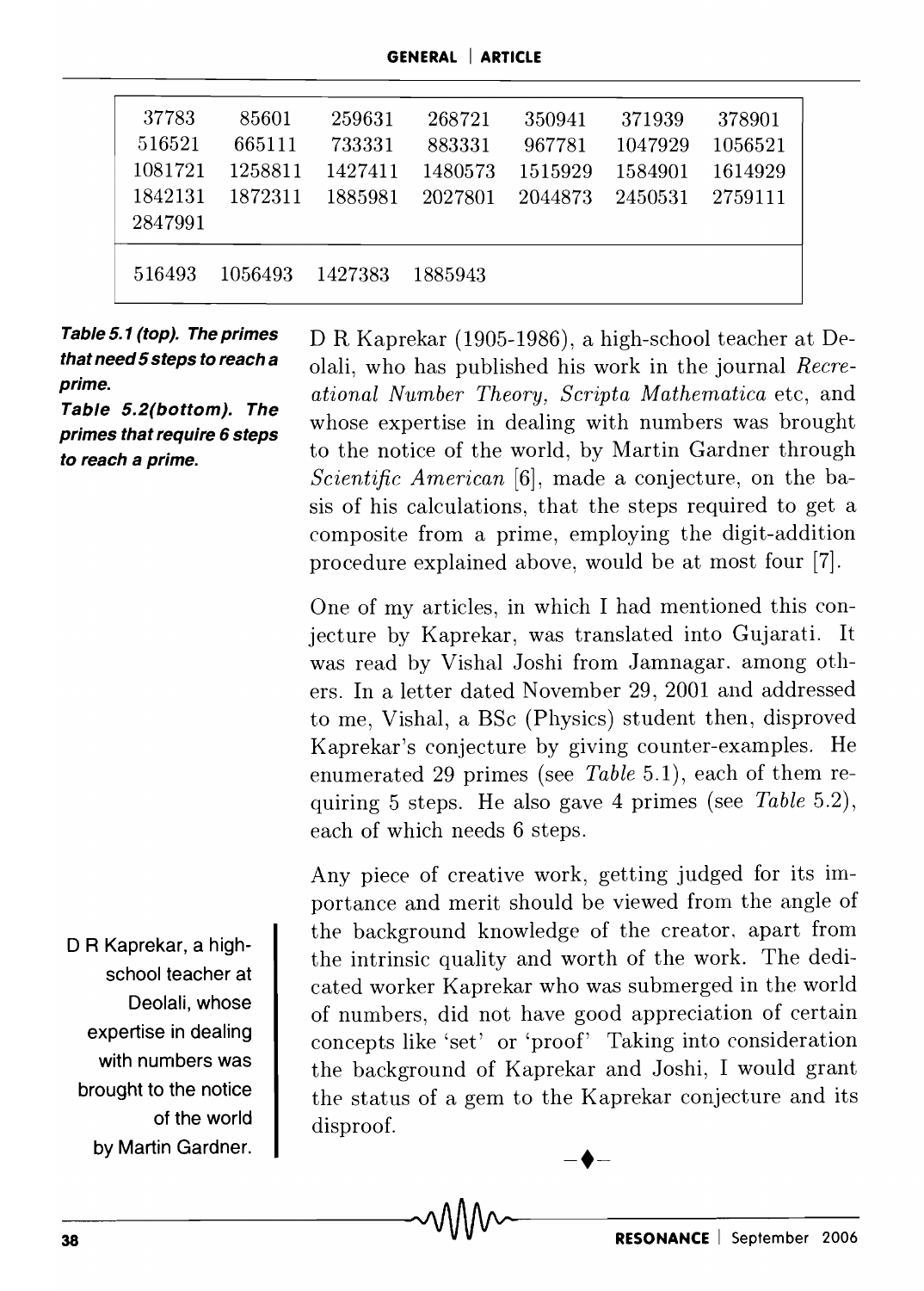10 9+1 8+2 8+1+1 7+3 7+2+1 7+1+1+1 6+4 6+3+1 6+2+2 6+2+1+1 6+1+1+1+1 5+5 5+4+1 5+3+2 5+3+1+1 5+2+2+1 5+2+1+1+1 5+1+1+1+1+1 4+4+2 4+4+1+1 4+3+3 4+3+2+1 4+3+1+1+1 4+2+2+2 4+2+2+1+1 4+2+1+1+1+1 4+1+1+1+1+1+1 3+3+3+1 3+3+2+2 3+3+2+1+1  $3+3+1+1+1+1$   $3+2+2+2+1$   $3+2+2+1+1+1+1$   $3+2+1+1+1+1+1$   $3+1+1+1+1+1+1$  $2+2+2+2+2$   $2+2+2+2+1+1$   $2+2+2+1+1+1+1$   $2+2+1+1+1+1+1+1$   $2+1+1+1+1+1+1+1+1$ 1+1+1+1+1+1+1+1+1+1

6. Many mathematical works of Ramanujan can be **Table 6.1 All the 42 parti**classified as gems. I cite here just one. Consider all **tions of 10.**  the 42 partitions of 10. They are listed in *Table* 6.1 for ready reference. From them, you can identify only the following six having the property that in each of them, difference between any two parts of the partition is  $\geq 2$ :

$$
10, 9+1, 8+2, 7+3, 6+4, 6+3+1. \tag{6.1}
$$

At the same time the following six partitions of 10 are the only ones having the property that in each of them, every part of the partition is of the form  $5m+1$  or  $5m+4$  $(m=0,1,2, ...)$ 

$$
9+1, 6+4, 6+1+1+1+1, 4+4+1+1, 4+1+1+1+1+1+1,
$$
  

$$
1+1+1+1+1+1+1+1+1+1.
$$
  
(6.2)

Ramanujan identified the fact that the number of partitions satisfying each of the two properties is the same for every positive integer. Ramanujan's insight and brilliance in seeing through this property is remarkable and hence I call this result as a masterpiece or a gem. This result is now known as Rogers-Ramanujan identity as it was proved independently by both of them. It can be stated as:

$$
[p(n)]_{d\geq 2} = [p(n)]_{5m+1 \text{ or } 5m+4}.
$$
 (6.3)

7 Consider a square PQRS with side  $= 4$ , and center at C *(Figure* 7.1). Divide it into 4 subsquares, each of side 2. Let the centers of these subsquares be L,M,N,G.

 $-\blacklozenge$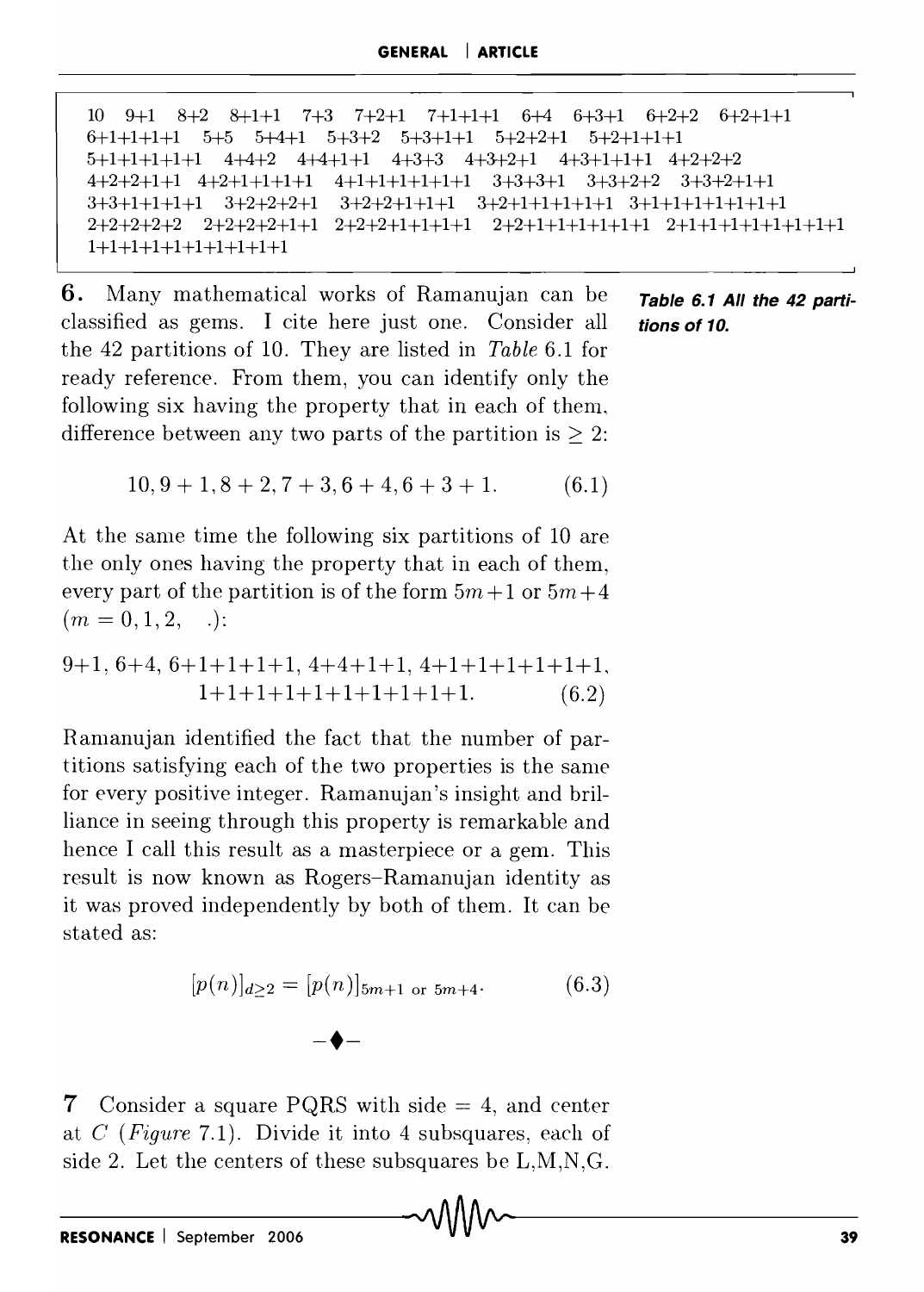

**Figure 7.1.** 

 $s \rightarrow s$  R In each of these subsquares, draw a circle, with radius = 1, which touches all the 4 sides of the subsquare. Now draw a circle with center at C, which touches all the four above mentioned circles at X,Y,Z,W. It is easy to see that  $CN=CM=CL=CG=\sqrt{2}$ . The radius of the innermost circle  $\Gamma = CW = \sqrt{2} - 1 < 2$ . So  $\Gamma$  lies completely inside the original square PQRS.

> Now consider the 3-D version of this example. It consists of a cube ABCDEFGH (see *Figure* 7.2). Divide it into 8 subcubes. Each of these 8 sub cubes will be inscribed with a sphere with radius  $= 1$  and which touches all the faces of the corresponding subcube. Now draw a sphere  $\Gamma$  with its centre at the centre of the original cube ABCDEFGH and touching all the above mentioned 8 spheres. It can be seen that the radius of  $\Gamma = \sqrt{3}-1 < 2$ . So this innermost sphere  $\Gamma$  will also lie completely inside the original cube ABCDEFGH.

> Consider now the n-D version of this example. We shall have *n*-D hypercube D with side  $= 4$ . It will be divided into  $2^n$  sub-hypercubes, each with side  $= 2$ , and a hypersphere with radius  $= 1$  inscribed in each of them, which will touch all the hyperfaces of the corresponding subhypercube. Finally we shall have the innermost hypersphere with radius  $=\sqrt{n} - 1$ .

> If  $n = 9$ , the innermost 9-D hypersphere's radius  $=$  $\sqrt{9} - 1 = 2$ ; so it will touch all the faces of the original hypercube D. If  $n > 9$ , i.e. if we are working in  $n-D$  with  $n > 9$ , the innermost hypersphere's radius  $=\sqrt{n}-1$  > 2; so when  $n > 9$ , the innermost hypersphere will pop outside the original hypercube D with  $side = 4$ , beating all our imagination and experience. I call this example a gem as it is counterintuitive and teaches us the important lesson that what seems obvious and intuitive need not be true [8].

> > $-\blacklozenge -$



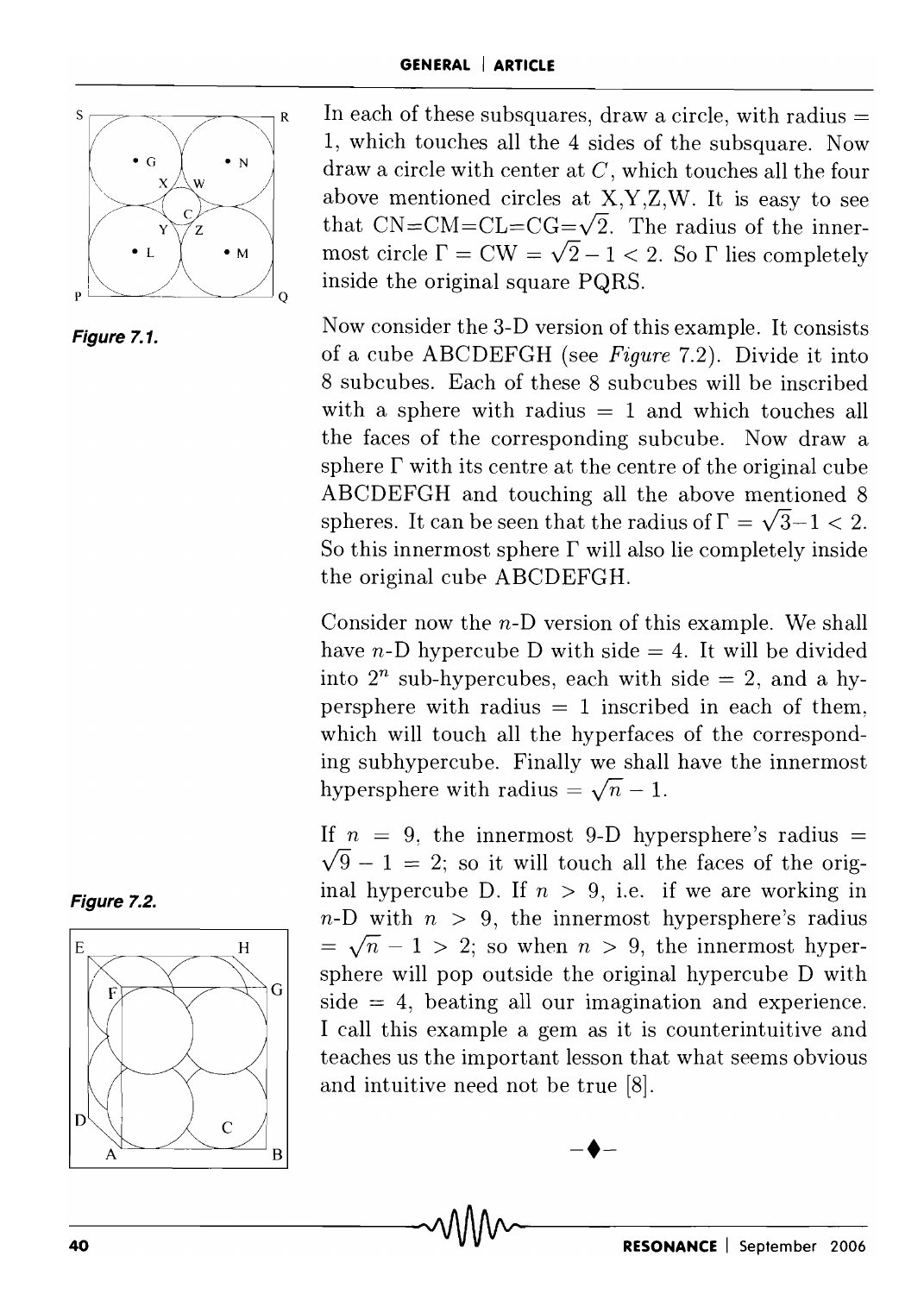**8.** We saw a counterintuitive example in section 7 above. Certain results in mathematics follow intuitively. On the other hand, look at the dichotomy of odd primes into those of the type  $4k + 1$ , and those of the form  $4k + 3$ . An odd prime of the form  $4k + 1$  can be expressed uniquely as a sum of two perfect squares. while a prime (in fact, any odd integer) of the type  $4k + 2$ cannot at all be represented as a sum of two perfect squares. This dichotomy is non-intuitive to me, and so I was wondering whether a result exists about the possibility of expressing any positive integer *n* as a sum of two perfect squares. And I found that such a result indeed exists. It states that a positive integer  $n$  can be expressed as a sum of two perfect squares in  $w(n)$  ways, where

$$
w(n) = 4[d_1(n) - d_3(n)], \qquad (8.1)
$$

where  $d_1(n)$  = number of divisors of n that are of the type  $4k + 1$ ,  $d_3(n) =$  number of divisors of n that are of the type  $4k+3$ .

Here the expression  $a^2+b^2$  is to be counted different than  $b^2 + a^2$ . Similarly,  $(-c)^2 + d^2$  is to be counted different from  $c^2 + d^2$ , and the like.

As an example, take  $n = 25$ . Its divisors are 1, 5, and 25. So  $d_1(25) = 3, d_3(25) = 0$ , nd therefore  $w(25) = 12$ . These 12 ways are:  $(\pm 3)^2 + (\pm 4)^2$ ,  $(\pm 4)^2 + (\pm 3)^2$ ,  $(\pm 5)^2 +$  $0^2$ ,  $0^2$  + ( $\pm$ 5)<sup>2</sup>. (Note: In mathematics, zero has no sign, though in computer arithmetic, distinction is made between  $+0$  and  $-0$  sometimes).

The result (8.1) is so beautiful, pleasing, and satisfying that I consider it a mathematical gem.

 $-\blacklozenge -$ 

**9.** Now we consider a gem which enlightens us about the mathematical concept of a number. Generally, we write a number as a sequence of digits from left to right.

## **Suggested Reading**

- [1] E *TBell,MenofMathematics,* Touchstone, IS October 1986.
- [2] David Wells, *You are a Mathematician,* Chapter IV (The Games of Mathematics) Problem 4E (Masterpiece by Euler), Gardners Books, 26 October 1995.
- [3] Burkard Poleter, *Beauty in Mathematical Proof,*  Walker & Co., 2004.
- [4] J N Kapur, Fascinating Prime Numbers, *Indian Journal of Mathematical Education,* Vol.11, No.3, pp. 1 11-118, Oct. 1991.
- [5] Ross Honsberger, *Mathematical Gems II,* Chapter 4 ('The Generation of Prime Numbers, The Mathematical Association of America), (The Dolciani Mathematical Expositions, No.2), pp.29-37, 1976.
- [6] Martin Gardner, Mathematical Games, *Scientific American,* March 1975.
- [7] R Athmaraman (Ed), *The Wonder World ofKaprekar Numbers,* The Association of Mathematics Teachers of India, p.91, 2004.
- [8] Asha Rani Singh, Mathematics: An unexpected Pleasure, *The Mathematics Student, Vol.65, Nos.1-4,* p.24,1991.
- [9] David Wells, *You are a Mathematician,* Chapter **III**  (Mathematics as Science), Problem 3J, Gardners Books, 26 October 1995.